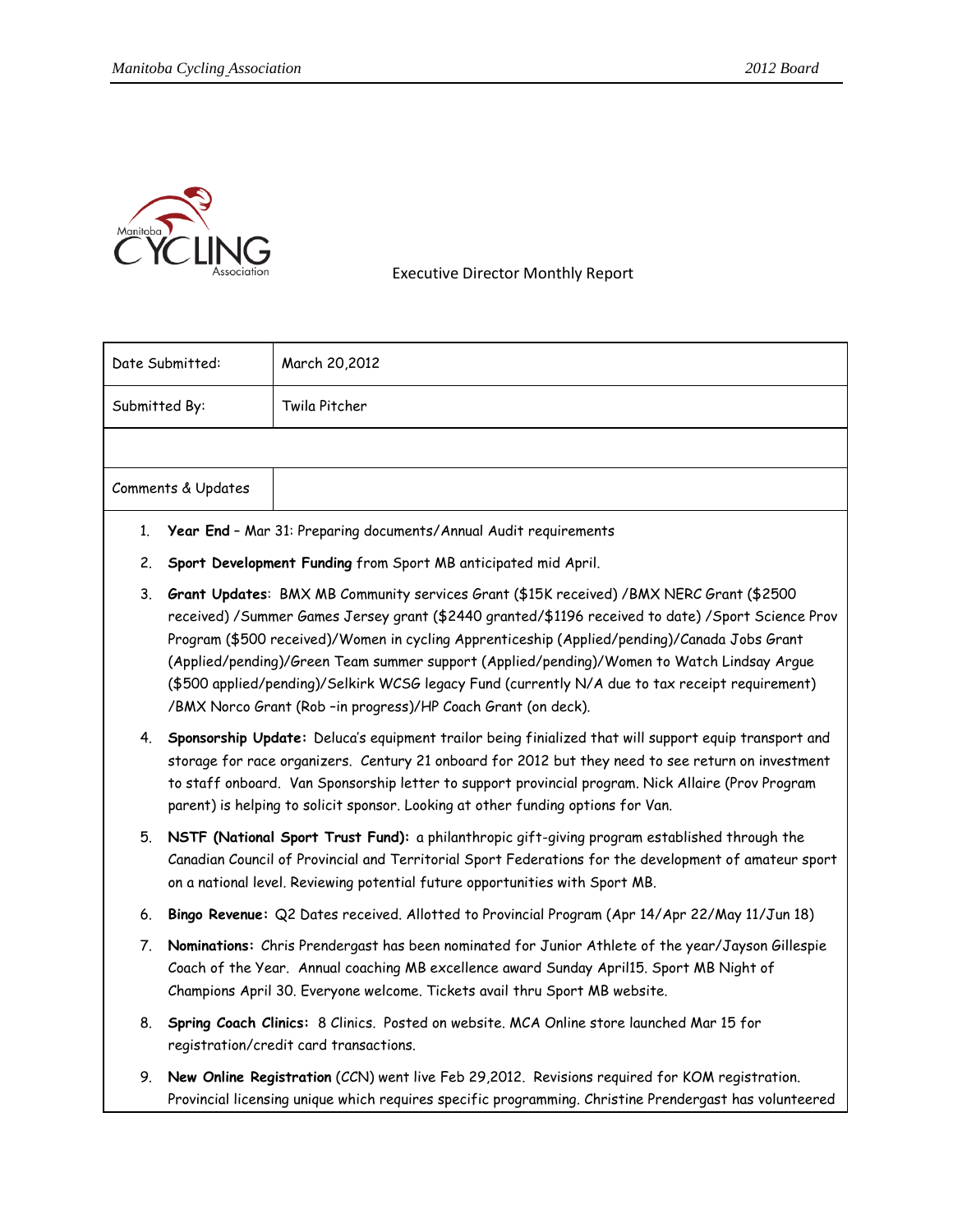to support processing. Tech issues with the program and printer have slowed down our progress. Working on Reporting requirements for Clubs, CCA, Sport MB. Next stage: Race Registration set-up. Pictures need to have light, plain background.

- 10. **General Commissaire Meeting:** Purpose-to gather the information necessary to understand the challenges and opportunities that Commissaires face and to develop plans to address the concerns regarding Commissaire development. This meeting is separate from discipline specific requirements such as determining commissaires for the 2012 race calendar. MTB commissaire meeting Feb 17. Road commissaire Meeting requested April 14 or 21. We are looking into how best to license new recruits. Dave Benson will not be available to facilitate and Arlene cannot license until she completes technical training out of province.
- 11. **Summer Games**: (Coach Update) Westman team appointed : Hewson Elliott-Coach/Aron Check-Mechanic/Sam Check-Manager. Working on Coach for Central region (Portage). Dave Dorning and Seema Saini have also offered their Support. We are making progress.
- 12. **Unniversity of MB Tradeshow (Mar 7)**: Purpose-mentor a student/acquire admin and field support. MCA table set-up to meet with Recreation Management and Kinesoilogy students. Interviews need to be completed by April 17. Final Confirmation of placements is announced April 30. Summer Session: May 14-Aug 10. Fall Session: Sep 10-Dec 7.
- 13. **Training**: attended full day workshop on "Legal Liabilities and Duties of Board" on Mar 9. Have workbook in office if anyone would like to review. Will add key notes to our BOD Bible.
- 14. **IPC Conference Call:** (CCA) highlights: 1) CCA is looking into a National Strategic Plan process. They intend to have a professional resourse carry out interviews with PSOs and will be looking for involvement from Board members and staff. 2) Sport Canada is asking for demographic data and reporting from the PSOs. 3)Brett Stewart provided an updated on Insurance (I will review key points at meeting).
- 15. **Meetings (Other)** Arlene Woodcock Feb 22/City of Wpg (BMX) Feb 22/Sport MB- Sport Performance Plan Mar 5/Summer Games Brandon Mar 8/CCA Mar8/BMX March 14
- 16. **Potential New Clubs**: Altona (KOM)/Brandon (KOM).
- 17. **Equipment Maintenance**: Andy has offered his support to ensure equipment is ready for race season (leaf blower/trimmer)
- 18. **Day Licenses**: reviewing what is being offered Nationally and feasibility to consider this for MB members.
- 19. **Race:** Birds Hill Permit finialized/Race supplies (Numbers, pinnies etc) need to be ordered by end of next week.

| <b>Issues &amp; Concerns</b> |
|------------------------------|
|------------------------------|